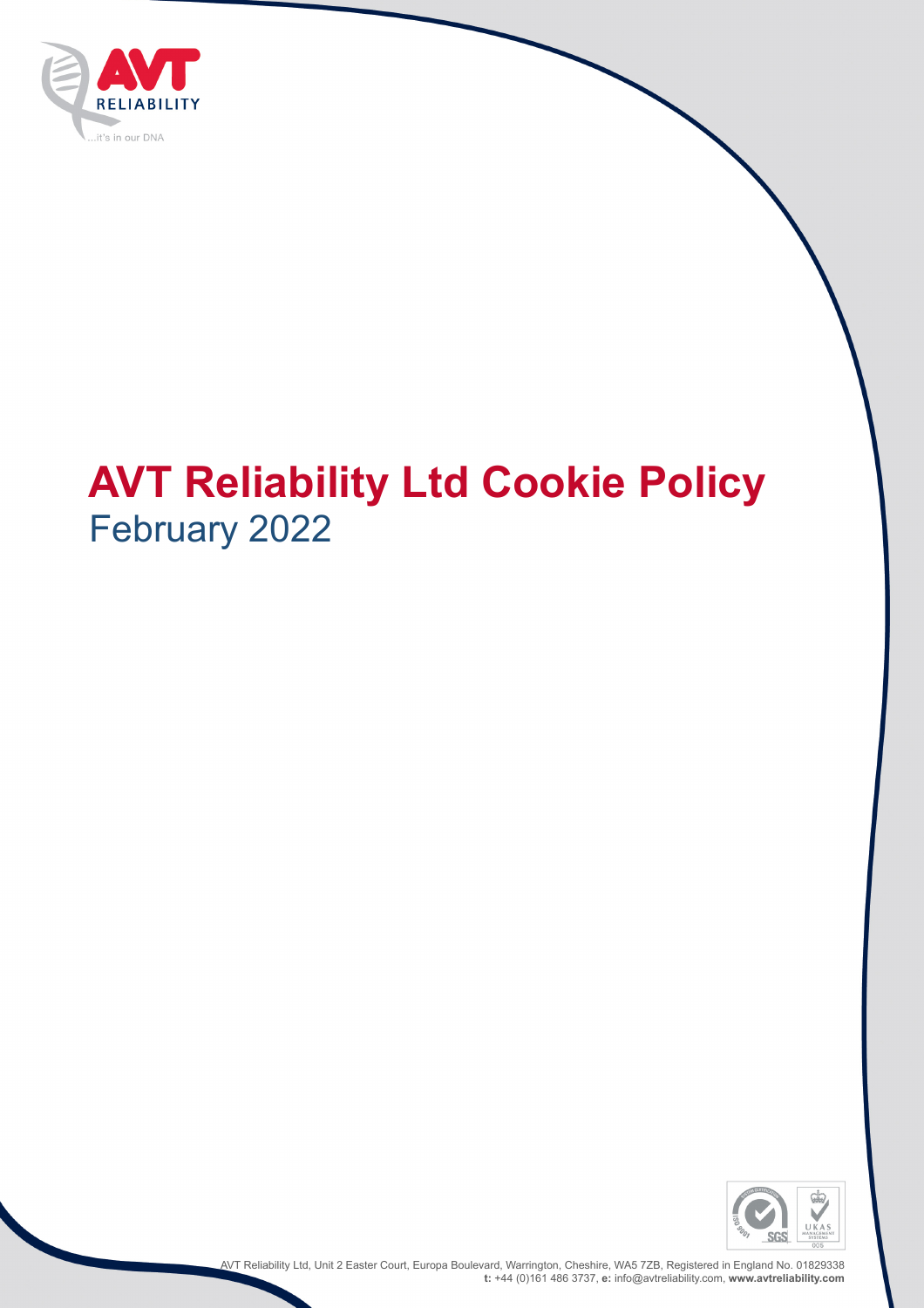This policy is effective for AVT Reliability Ltd (hereinafter, all such companies shall be referred to as AVT).

Cookies are small text files that are placed on your computer by websites that you visit. They are widely used in order to make websites work, or work more efficiently, as well as to provide information to the owners of the site.

AVT requires cookies in order to operate fully.

Most web browsers allow some control of cookies through browser settings. To find out more about cookies, including how to see what cookies have been set and how to manage and delete them, visit [www.allaboutcookies.org.](http://www.allaboutcookies.org/)

Further information about the cookies used by AVT is provided below.

The following cookie categories are based on the classification presented in The International Chambers of Commerce (ICC) Cookie Guide:

#### **Consent to use cookies and changing settings**

We will ask for your consent to place cookies or other similar technologies on your device, except where they are essential for us to provide you with a service that you have requested (e.g. to login to the Machine Sentry portal).

You can withdraw any consent to the use of cookies or manage any other cookie preferences by visiting the privacy policy page of each domain (e.g. https:// www.avtreliability.com/policy/privacy-policy or https://www.machinesentry.com/policy/ privacy-policy) and click the blue "Reset your cookie preferences" button. You will then be presented with a cookie notice popup to choose your new preferences. It may be necessary to refresh the page for the updated settings to take effect.

#### **Category 1: Strictly necessary cookies**

These cookies are strictly necessary to provide services that you have requested.

Login status **The State State State I** To identify you as being logged in to our website.

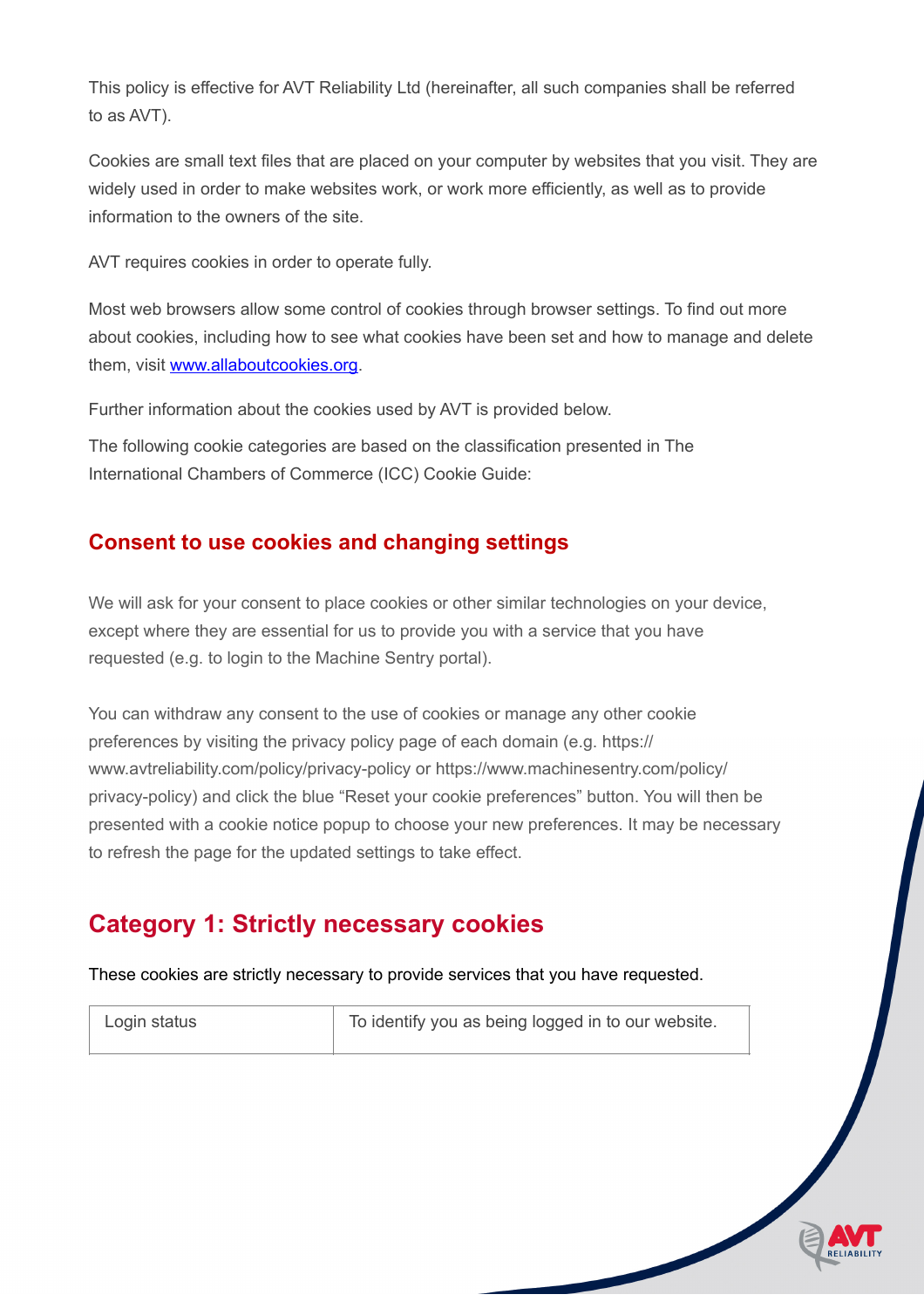| Load Balancing                | Cookies may be used to distribute load across<br>our web servers - to ensure our websites<br>perform well and give you the best possible<br>experience. |
|-------------------------------|---------------------------------------------------------------------------------------------------------------------------------------------------------|
| <b>User Subscription Data</b> | Subscription cookies allow us to ensure that you<br>can access resources that you have registered or<br>paid for.                                       |

## **Category 2: Performance cookies.**

These cookies collect information about how visitors use our website, for instance which pages visitors go to most often. The information collected by these cookies is aggregated, so these cookies do not collect information that identifies individual non- logged-in visitors. The information collected is anonymous and is only used to improve the way our website works. The information collected by these cookies does allow us to identify individual logged-in users through reporting tools. The information collected is not anonymous and can be used to improve the way our website works.

| <b>Web Analytics</b> | Web Analytics cookies are used to improve the<br>design and user experience of our website by<br>providing statistics on site usage and pages<br>visited. |
|----------------------|-----------------------------------------------------------------------------------------------------------------------------------------------------------|
| Embedded Videos      | Most videos on AVT websites are hosted on<br>www.wisita.com.                                                                                              |
|                      | These sites use cookies to collect video<br>statistics and improve site experience.                                                                       |

## **Category 3: Functionality cookies.**

These cookies allow us to remember choices you make (such as your user name, language or the region you are in) and provide enhanced, more relevant features.

| <b>User Preferences</b> | Preference cookies remember settings you          |
|-------------------------|---------------------------------------------------|
|                         | have applied to this site such as Layout, Default |
|                         | views, Search filters, Number of search results   |
|                         | per page, Video bandwidth, etc.                   |
|                         |                                                   |

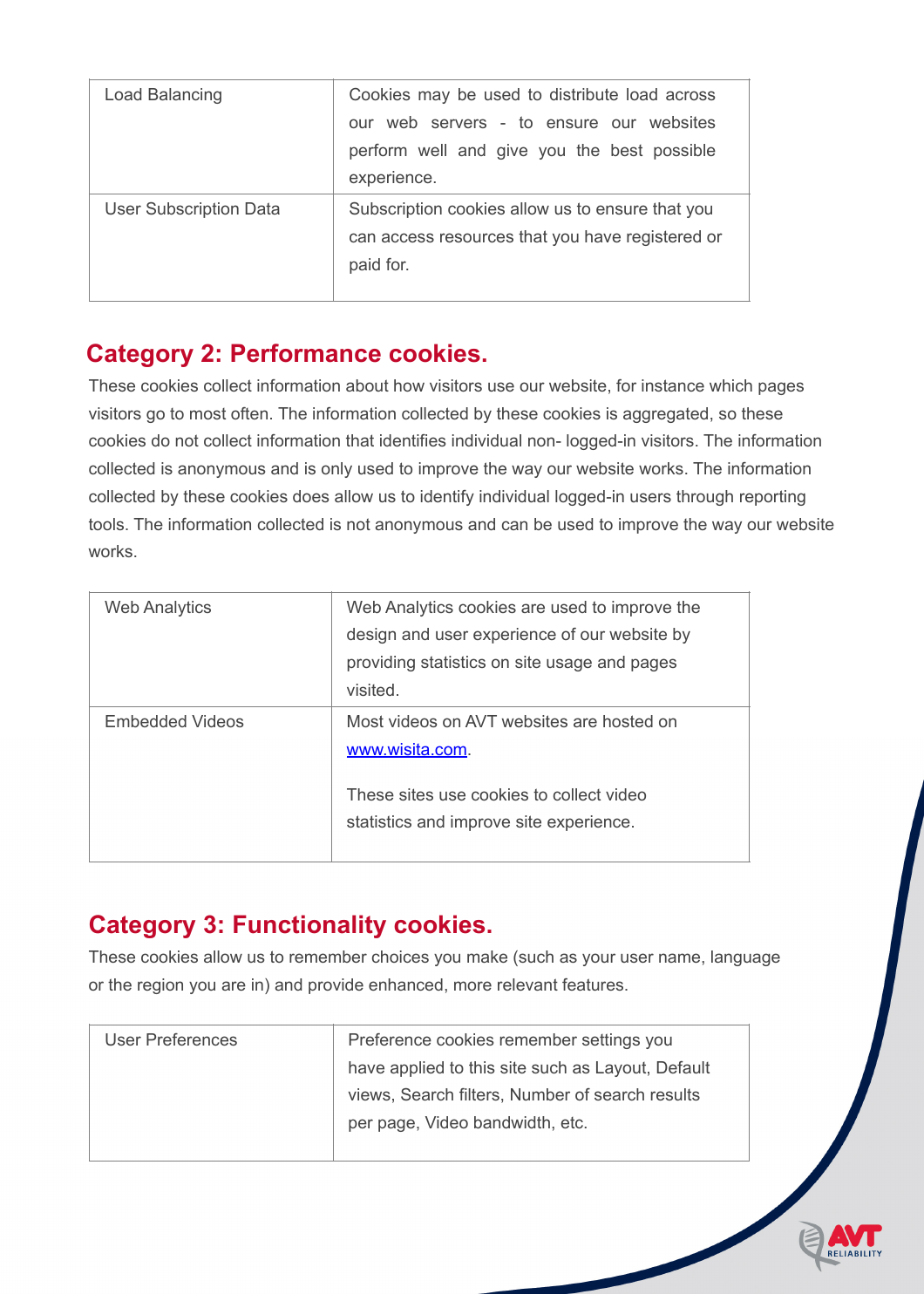| <b>Optimising User Experience</b> | Remembering recently viewed pages.<br>Remembering your last search term.                                                                                     |
|-----------------------------------|--------------------------------------------------------------------------------------------------------------------------------------------------------------|
| Login Information                 | Login cookies may be used to communicate your<br>login details across pages of this website. This<br>data is encrypted and not shared with third<br>parties. |
| <b>User Profile Data</b>          | Email addresses, Address and Contact<br>information. This is not shared with third parties.                                                                  |

## **Category 4: Targeting or Advertising cookies.**

These cookies are used to deliver adverts more relevant to you and your interests. They are also used to limit the number of times you see an advert as well as help measure the effectiveness of the advertising campaign. They are usually placed by advertising networks with the website operator's permission. They remember that you have visited a website and this information is shared with other organisations such as advertisers.

| <b>Targeted Advertising</b> | Not used on site. |
|-----------------------------|-------------------|
| <b>Campaign Tracking</b>    | Not used on site. |

#### **How to turn off all cookies and consequences of doing so**

If you do not want to accept any cookies you may be able to change your browser settings so that cookies (including those which are essential to the services requested) are not accepted. If you do this, please be aware that you may lose some of the functionality of our website.

For further information about cookies and how to disable them please go to the *guidance on* [cookies](http://ico.org.uk/for-the-public/online/cookies/) published by the UK Information Commissioner's Office, [www.aboutcookies.org](http://www.aboutcookies.org/) or [www.allaboutcookies.org.](http://www.allaboutcookies.org/)

#### **How to contact us**

Please contact us if you have any questions about this cookie policy or the information we hold about you.

If you wish to contact us please send an email to dataprotection@aesseal.com, write to Unit 2, Easter Court, Europa Boulevard, Warrington, Cheshire, WA5 7ZB or call +44 (1709) 369966.